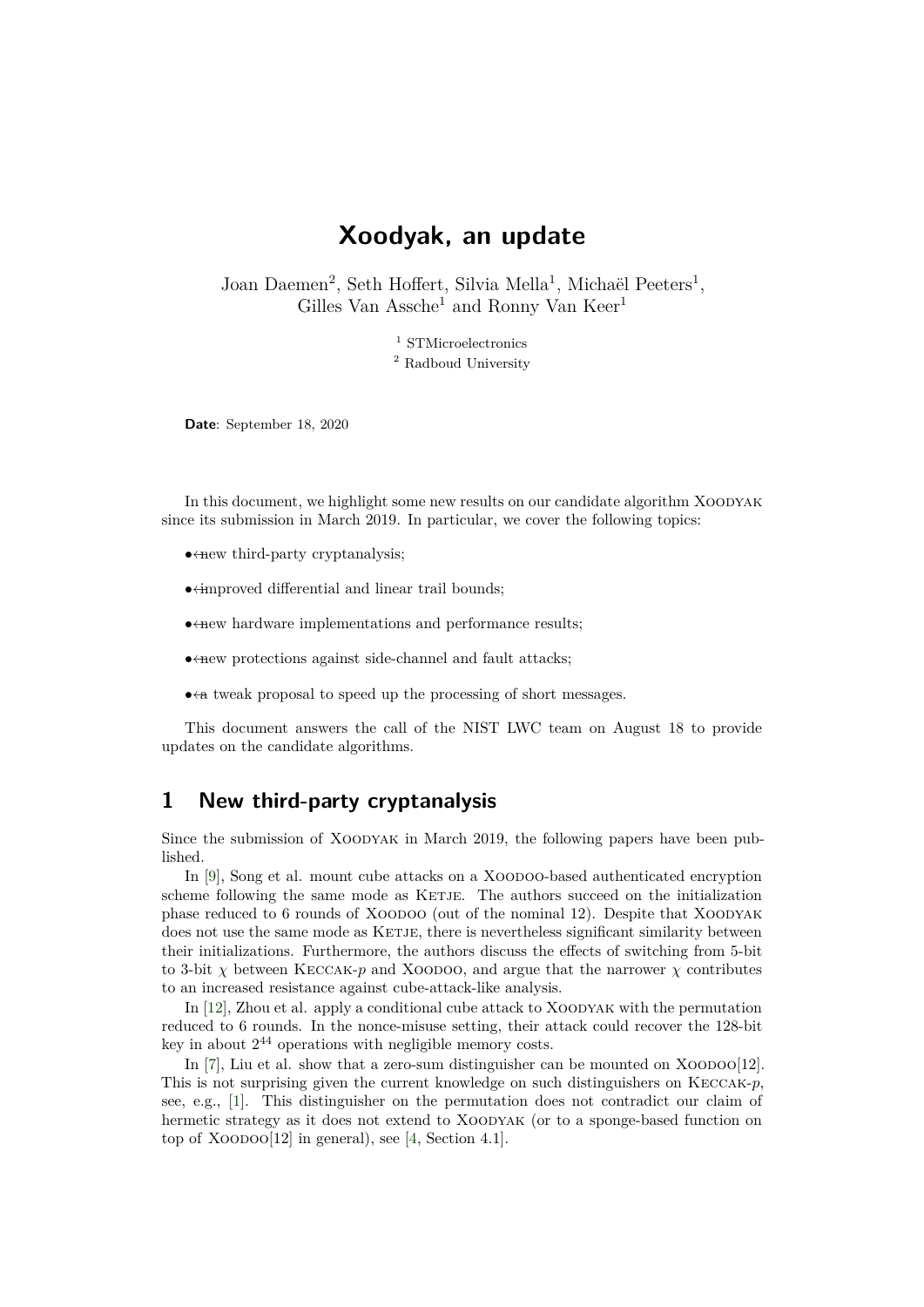## **2 Improved trail bounds**

The design of the Xoodoo permutation comes with lower bounds on both differential and linear trails. They were obtained by exhaustively exploring the space of all trails up to a given weight, as described in our original publication on XOODOO [[3\]](#page-4-5).

Since the submission of XOODYAK in March 2019, we have extended the trail analysis and improved the bounds, in particular for 4 and 5 rounds. Table [1](#page-1-0) shows the currently known lower bounds. The details on the techniques used to improve the bounds can be found in [[5](#page-4-6), Section 4.3.1].

<span id="page-1-0"></span>Table 1: The weight of the best differential and linear trails (or lower bounds) as a function of the number of rounds.

| $\#$ rounds: 1 2 3                                                                   |  |  |                                                                        | 6 8 10 12 |  |
|--------------------------------------------------------------------------------------|--|--|------------------------------------------------------------------------|-----------|--|
| differential: 2 8 36 $\geq 74$ $\geq 94$ $\geq 104$ $\geq 148$ $\geq 188$ $\geq 222$ |  |  |                                                                        |           |  |
| linear:                                                                              |  |  | 2 8 36 $\geq 74$ $\geq 94$ $\geq 104$ $\geq 148$ $\geq 188$ $\geq 222$ |           |  |

## **3 Hardware implementations and performance results**

We implemented XOODYAK in hardware and performed performance analysis for ASIC and FPGA.

The implementation makes use of the *Development Package for Hardware Implementations Compliant with the Hardware API for Lightweight Cryptography*, v1.0.3 [\[11\]](#page-4-7). The supported external data bus width is 32 bits. The number of rounds *R* performed in a clock cycle is configurable at design time and can be set to 1, 2, 3, 4, 6, or 12, namely, to one of the divisors of the total number of rounds of the permutation.

The code is publicly available on GitHub as part of the XOODYAK repository [[8\]](#page-4-8) and was submitted to the FPGA and ASIC benchmarking projects [[10,](#page-4-9) [6\]](#page-4-10).

To compute the throughput of our implementation, note that the processing of a *n*-bit block of data takes  $n/32 + 12/R + 3$  clock cycles, where  $n = 352, 192, 128$  for associated data, plaintext/ciphertext and message to hash, respectively.

### **3.1 ASIC results**

We synthesized the circuit in STMicroelectronics 40nm technology with Synopsys Design Compiler version Q-2019.12-sp1.

Table [2](#page-2-0) reports the area cost in kilogate equivalent (kGE) for different values of *R* and different target frequencies. A dash means that the worst critical path does not respect the given timing constraint and thus area results are not meaningful.

The throughput of the most interesting *R*-frequency pairs is reported in Table [3](#page-2-1). It appears that small values of *R* are usually better in terms of speed per area, unless a small frequency is required.

Note that we also developed an alternative version that supports only authenticated encryption and decryption (i.e., without hashing), and we noticed that the performance gain in terms of area is negligible (between 0.24 and 0.58 kGE).

#### **3.2 FPGA results**

We performed the synthesis using Vivado v2019.2 and a board of the Xilinx Artix-7 family  $(xc7a12tcsg325-3)$ , which has 8,000 lookup tables (LUTs) and 16,000 flip-flops (FFs). The board is one of those suggested by the Athena FPGA benchmarking project.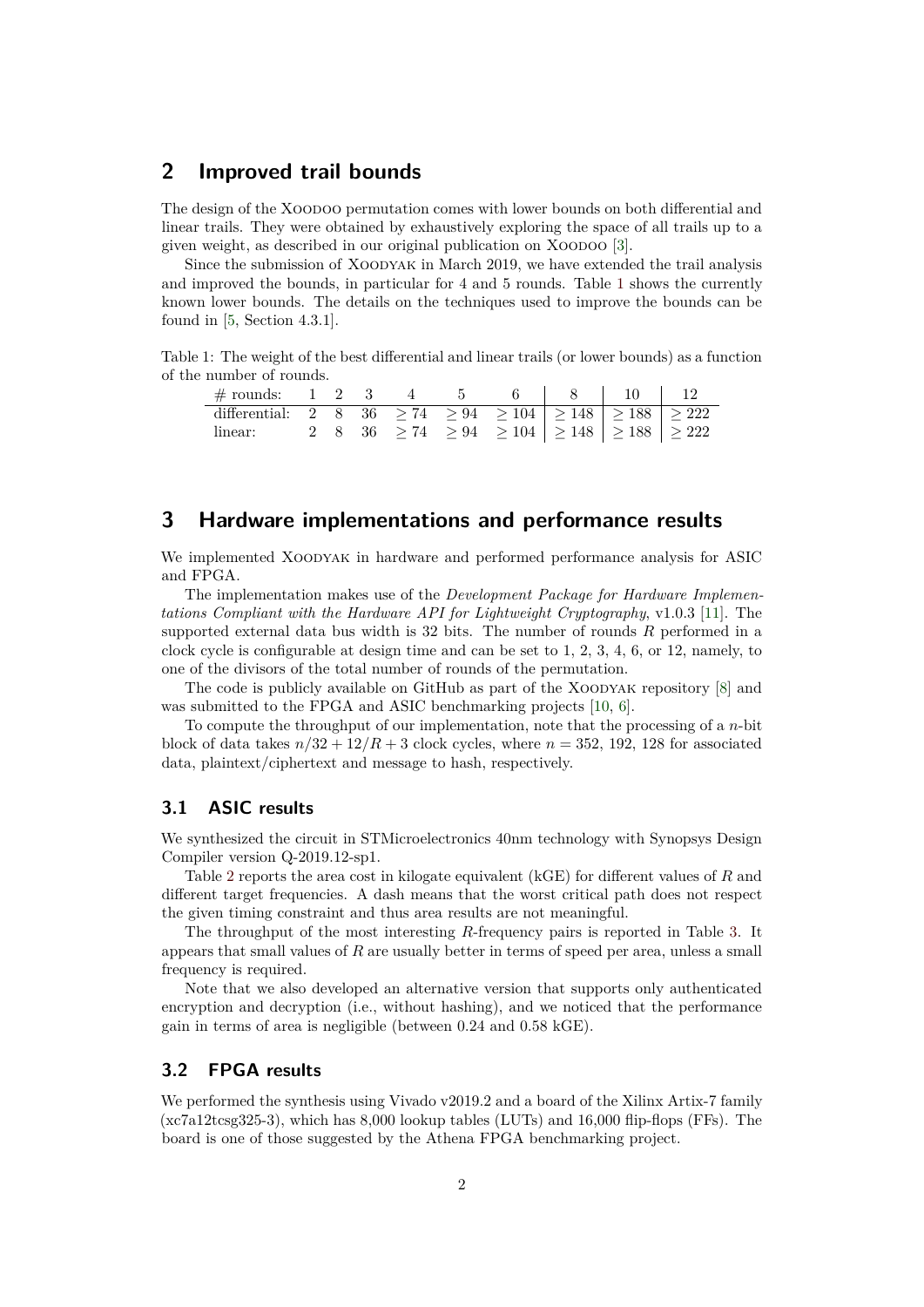| Freq. (MHz) $R=1$ $R=2$ $R=3$ $R=4$ $R=6$ $R=12$ |      |                                    |                         |  |  |
|--------------------------------------------------|------|------------------------------------|-------------------------|--|--|
| 100                                              |      | 8.20 10.66 13.12 15.58 20.25 49.85 |                         |  |  |
| 200                                              | 8.20 |                                    | 10.69 13.12 15.59 30.65 |  |  |
| 300                                              |      | 8.26 10.72 13.39 25.03             |                         |  |  |
| 400                                              | 8.43 | 10.90 22.74                        |                         |  |  |
| 500                                              | 8.78 | 14.57                              |                         |  |  |
| 600                                              | 9.09 |                                    |                         |  |  |
|                                                  |      |                                    |                         |  |  |

<span id="page-2-0"></span>Table 2: Area cost (in kGE) of the ASIC implementation of XOODYAK (including hashing).

<span id="page-2-1"></span>Table 3: Throughput (Gbit/second) for associated data (AD), encryption and hashing area, for some area/speed trade-offs of the ASIC implementation.

| Area $(kGE)$ | Freq. $(MHz)$ | R              | AD   | Enc. | Hash |
|--------------|---------------|----------------|------|------|------|
| 8.20         | 100           | 1              | 1.35 | 0.91 | 0.67 |
| 8.20         | 200           | 1              | 2.71 | 1.83 | 1.35 |
| 8.26         | 300           | 1              | 4.06 | 2.74 | 2.02 |
| 8.43         | 400           | 1              | 5.42 | 3.66 | 2.69 |
| 8.78         | 500           | 1              | 6.77 | 4.57 | 3.37 |
| 9.09         | 600           | 1              | 8.12 | 5.49 | 4.04 |
| 10.66        | 100           | $\overline{2}$ | 1.76 | 1.28 | 0.98 |
| 10.69        | 200           | 2              | 3.52 | 2.56 | 1.97 |
| 10.72        | 300           | 2              | 5.28 | 3.84 | 2.95 |
| 10.90        | 400           | 2              | 7.04 | 5.12 | 3.94 |
| 13.12        | 100           | 3              | 1.96 | 1.48 | 1.16 |
| 13.12        | 200           | 3              | 3.91 | 2.95 | 2.33 |
| 13.39        | 300           | 3              | 5.87 | 4.43 | 3.49 |
| 14.57        | 500           | 2              | 8.80 | 6.40 | 4.92 |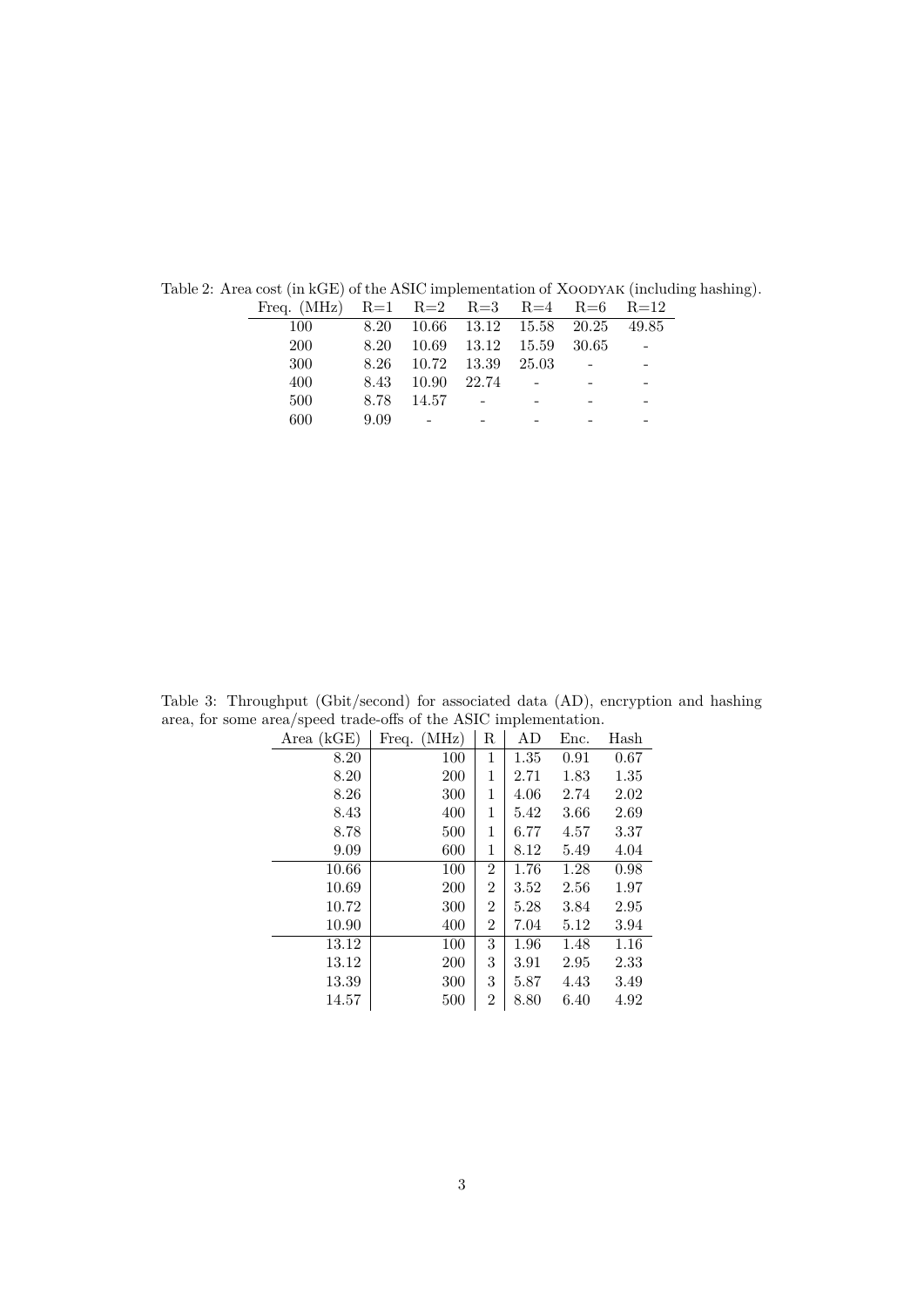Table [4](#page-3-0) reports resource utilization in terms of LUTs for different values of *R* and target frequencies. The number of FFs required is 480 in all cases. Also in this case, the cost of the variant supporting only authenticated encryption and decryption does not differ significantly from the reported values.

The throughput of the most interesting *R*-frequency pairs is reported in Table [5.](#page-3-1) Like for the ASIC, it appears that small values of *R* are usually better in terms of speed per area, unless a small frequency is required.

<span id="page-3-0"></span>Table 4: LUTs utilization of the FPGA implementation of XOODYAK (including hashing). The number of FFs used is 480 in all cases.

| Freq. (MHz) $R=1$ $R=2$ $R=3$ $R=4$ $R=6$ $R=12$                                |                    |  |  |
|---------------------------------------------------------------------------------|--------------------|--|--|
| $50 \qquad 1417 \qquad 1970 \qquad 2672 \qquad 3271 \qquad 4313 \qquad 10982^*$ |                    |  |  |
| -100-                                                                           | 1414 1970 2671 - - |  |  |
| 200                                                                             | $1399 - - - - -$   |  |  |
|                                                                                 |                    |  |  |

\*the number of LUTs required is beyond the available resources.

<span id="page-3-1"></span>Table 5: Throughput (Gbit/second) for associated data (AD), encryption and hashing area, for some area/speed trade-offs of the FPGA implementation.

| Area (LUTs) | Freq. (MHz) | R              | AD   | Enc. | Hash |
|-------------|-------------|----------------|------|------|------|
| 1417        | 50          |                | 0.68 | 0.46 | 0.34 |
| 1414        | 100         |                | 1.35 | 0.91 | 0.67 |
| 1399        | 200         |                | 2.71 | 1.83 | 1.35 |
| 1970        | 50          | $\overline{2}$ | 0.88 | 0.64 | 0.49 |
| 1970        | 100         | $\overline{2}$ | 1.76 | 1.28 | 0.98 |
| 2672        | 50          | 3              | 0.98 | 0.74 | 0.58 |
| 2671        | 100         | 3              | 1.96 | 1.48 | 1.16 |

## **4 Protections against side-channel and fault attacks**

Xoodyak was designed with protections against side channel attacks in mind. The submission document mentions various techniques to help prevent them, and masking the evaluation of the Xoodoo permutation is one of them. However, masking and faults can interact and result in statistically ineffective fault attacks (SIFA). Fortunately, there exist techniques to implement XOODOO's  $\chi$  operation in a way that prevents SIFA [\[2](#page-4-11)].

## **5 A tweak to speed up short messages**

In this section, we present a tweak we will apply, should Xoodyak advance to the next round. The tweak will not be on Xoodyak itself, but on the subset that is submitted to the competition, with the purpose of speeding up the processing of very short messages.

Xoodyak is quite flexible and proposes a wider interface than what NIST required for the Lightweight Cryptography Standardization Process. In [[4,](#page-4-4) Section 6], we map the functionality that NIST requires to sequences of calls to the Xoodyak interface. In particular, for authenticated encryption, we propose a sequence that absorbs the nonce in a dedicated call to ABSORB(nonce). This is in fact one of three ways to handle the nonce, see [\[4](#page-4-4), Section 3.2.2].

To speed up short messages, we will integrate the nonce with the key ID upon initialization. Assuming an empty key ID, the sequence to encrypt would then simplify to: